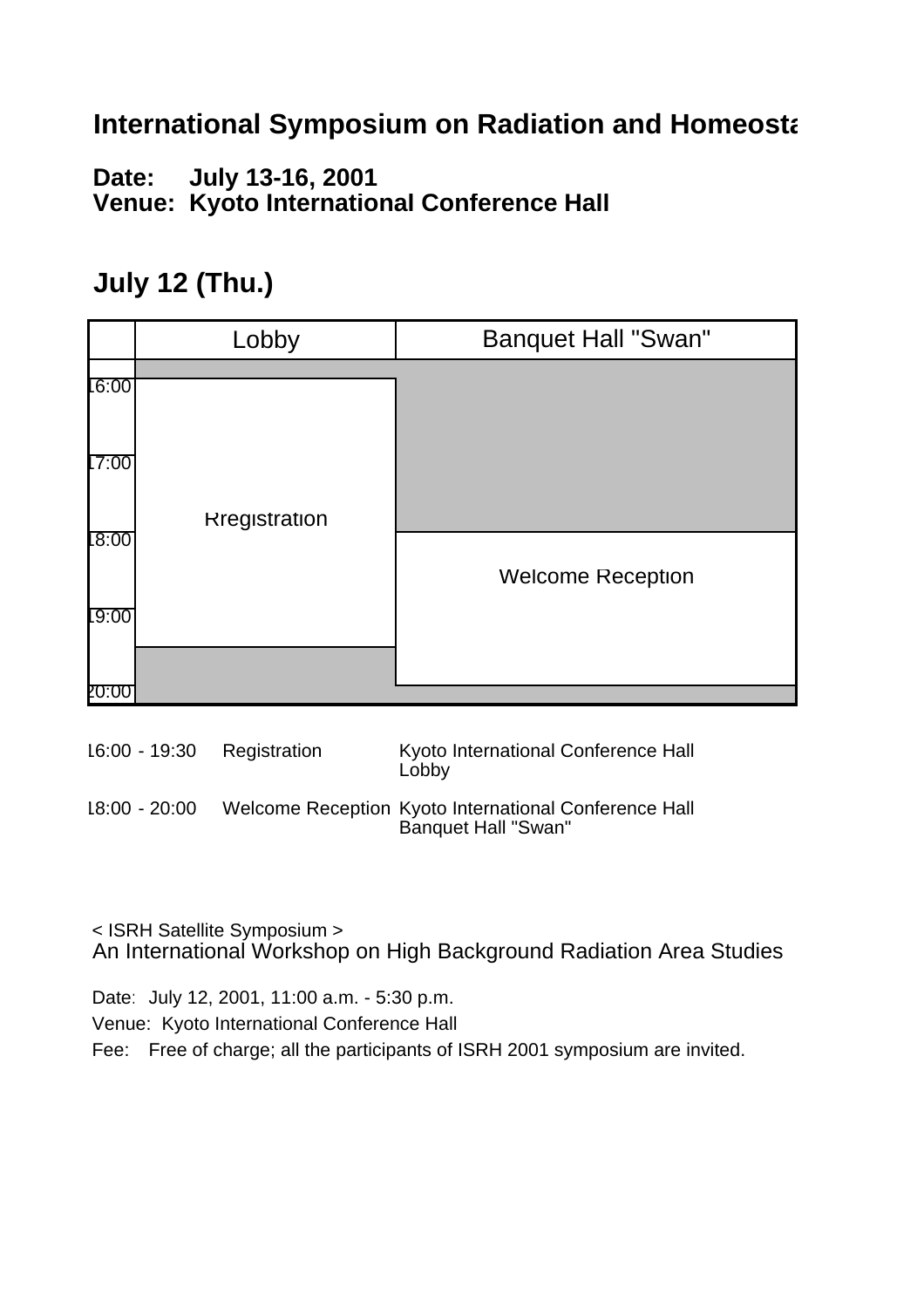# **July 13 (Fri.)**

|       | <b>Plenary Symposia</b><br>Room D                                                                                                                                            | Poster session<br>Room J-K                |
|-------|------------------------------------------------------------------------------------------------------------------------------------------------------------------------------|-------------------------------------------|
|       |                                                                                                                                                                              |                                           |
| 8:00  | Registration<br>$(8:00-17:00)$                                                                                                                                               |                                           |
| 9:00  | <b>Opening remarks</b><br>Plenary Symposium I:<br>Epidemiological findings of radiation                                                                                      |                                           |
| 10:00 | carcinogenesis<br>Chairpersons: Shore R (USA)<br>Mabuchi K (USA)                                                                                                             | <b>Mounting posters</b><br>$(9:00-13:00)$ |
| 11:00 | Speakers: Preston DL (Japan)<br>Kellerer AM (Germany)<br>Shore R (USA)<br>Ron E (USA)<br>Tucker MA (USA)<br>< coffee break 10:45-11:00 >                                     |                                           |
| 12:00 |                                                                                                                                                                              |                                           |
| 13:00 | Plenary Symposium II:<br>Low dose radiation carcinogenesis<br>Chairpersons: Muirhead CR (UK)<br>Nomura T (Japan)                                                             |                                           |
| 14:00 | Speakers: Muirhead CR (UK)<br>Wei LX (China)<br>Furuse T (Japan)<br>Nomura T (Japan)                                                                                         | Poster viewing                            |
| 15:00 | < coffee break >                                                                                                                                                             |                                           |
| 16:00 | Plenary Symposium III:<br>Molecular analysis of radiogenic<br>tumors: experimental<br>Chairpersons: Streffer C (Germany)<br>Ullrich RL (USA)<br>Speakers: Kominami R (Japan) |                                           |
| 17:00 | Ogiu T (Japan)<br>Lavin MF (Australia)<br>Bailey SM (USA)<br>Kamiya K (Japan)                                                                                                |                                           |
| 18:00 | Hino O (Japan)<br>Burns FJ (USA)                                                                                                                                             |                                           |
| 19:00 |                                                                                                                                                                              |                                           |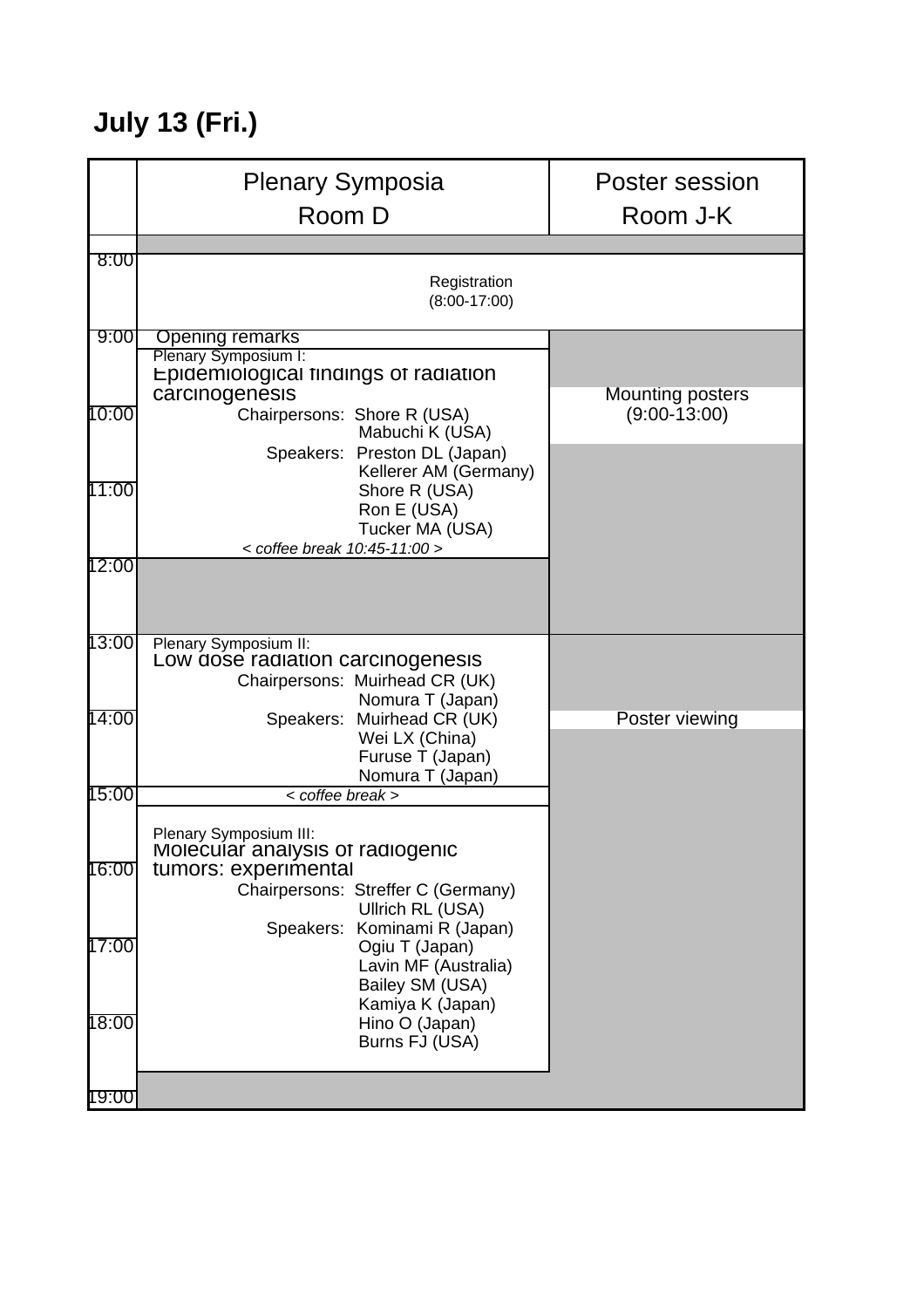# **July 14 (Sat.)**

|                | <b>Plenary Symposia</b><br>Room D                                                                                                                                                                       | Poster session<br>Room J-K                                                               |
|----------------|---------------------------------------------------------------------------------------------------------------------------------------------------------------------------------------------------------|------------------------------------------------------------------------------------------|
|                |                                                                                                                                                                                                         |                                                                                          |
| 8:00           | Registration<br>$(8:00-17:00)$                                                                                                                                                                          |                                                                                          |
| 9:00           | Plenary Symposium IV:<br>Molecular analysis                                                                                                                                                             |                                                                                          |
| 10:00          | Chairpersons: Hollstein M (Germany)<br>Ishikawa Y (Japan)<br>Speakers: Hollstein M (Germany)<br>Ishikawa Y (Japan)<br>Iwamoto K (USA)                                                                   | Poster viewing                                                                           |
| 11:00          | Yamashita S (Japan)<br>Rabes HM (Germany)<br>< coffee break 10:30-10:45 >                                                                                                                               |                                                                                          |
| 12:00          |                                                                                                                                                                                                         | Brief introduction of posters<br>3min. oral presentation/speaker<br>(P1-P35)<br>(Room D) |
| 13:00          |                                                                                                                                                                                                         |                                                                                          |
| 14:00          | Plenary Symposium V-1:<br>Molecular and cellular mechanism of<br>radiation responses                                                                                                                    |                                                                                          |
| 15:00          | Chairpersons: Kiefer J (Germany)<br>Sasaki MS (Japan)<br>Speakers: Little JB (USA)<br>Watanabe M (Japan)<br>Hei TK (USA)<br>Woloschak GE (USA)                                                          | Poster viewing                                                                           |
| 16:00          | Winters ZE (UK)                                                                                                                                                                                         |                                                                                          |
| 17:00          | $\overline{<}$ coffee break ><br>Plenary Symposium V-2:<br>Molecular and cellular mechanism of<br>radiation responses<br>Chairpersons: Hei TK (USA)<br>Kodama S (Japan)<br>Speakers: Kronenberg A (USA) |                                                                                          |
| 18:00<br>19:00 | Kiefer J (Germany)<br>Ohnishi T (Japan)<br>Wright EG (UK)<br>Abe M (Japan)                                                                                                                              |                                                                                          |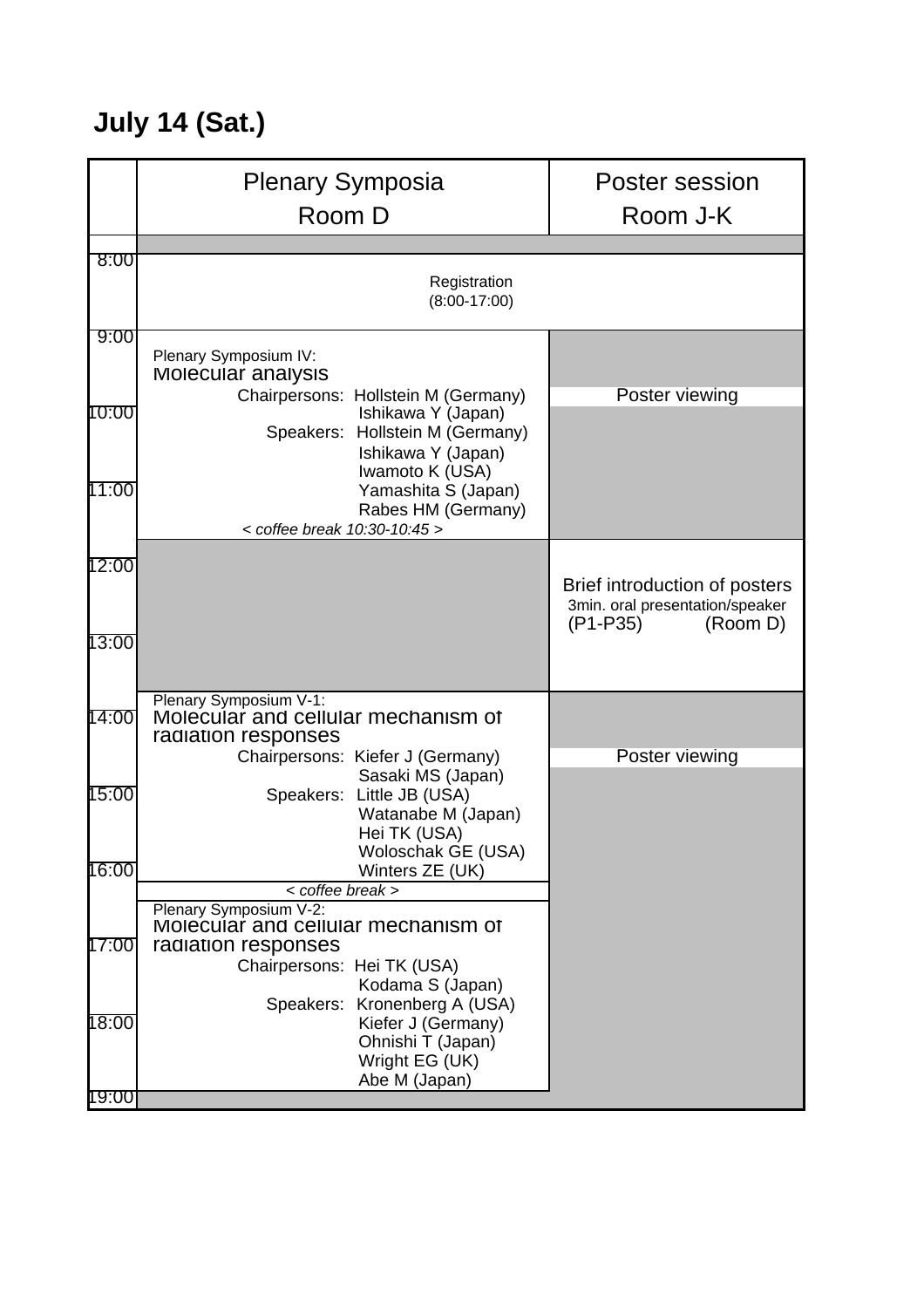### **July 15 (Sun.)**

|                | <b>Plenary Symposia</b><br>Room D                                                                                                                                                                     | Poster session<br>Room J-K                                                                |
|----------------|-------------------------------------------------------------------------------------------------------------------------------------------------------------------------------------------------------|-------------------------------------------------------------------------------------------|
| 8:00           |                                                                                                                                                                                                       |                                                                                           |
| 9:00           | Registration<br>$(8:30-17:00)$                                                                                                                                                                        |                                                                                           |
| 10:00<br>11:00 | Plenary Symposium VI:<br><b>I ISSUE responses</b><br>Chairpersons: Potten CS (UK)<br>Nikaido O (Japan)<br>Speakers: Ando K (Japan)<br>Watanabe H (Japan)<br>Barcellos-Hoff MH (USA)<br>Potten CS (UK) | Poster viewing                                                                            |
| 12:00          | Hendry JH (UK)<br>Norimura T (Japan)<br>$<$ coffee break 10:30-10:45 >                                                                                                                                |                                                                                           |
| 13:00          |                                                                                                                                                                                                       | Brief introduction of posters<br>3min. oral presentation/speaker<br>(P36-P66)<br>(Room D) |
| 14:00<br>15:00 | Plenary Symposium VII:<br>Susceptibility<br>Chairpersons: Mohrenweiser HW (USA)<br>Kominami R (Japan)<br>Speakers: Scott D (UK)<br>Mohrenweiser HW (USA)                                              | Poster viewing                                                                            |
| 16:00<br>17:00 | Atkinson MJ (Germany)  <br>Mori N (Japan)<br>Ullrich RL (USA)<br>Sasaki S (Japan)<br>Yoshida K (Japan)                                                                                                |                                                                                           |
|                | $<$ coffee break 16:00-16:15 >                                                                                                                                                                        |                                                                                           |
| 18:00          |                                                                                                                                                                                                       | Poster Q and A<br>Poster removal                                                          |
| 19:00<br>20:00 | <b>Banquet</b><br>(Banquet Hall "Sakura")                                                                                                                                                             |                                                                                           |